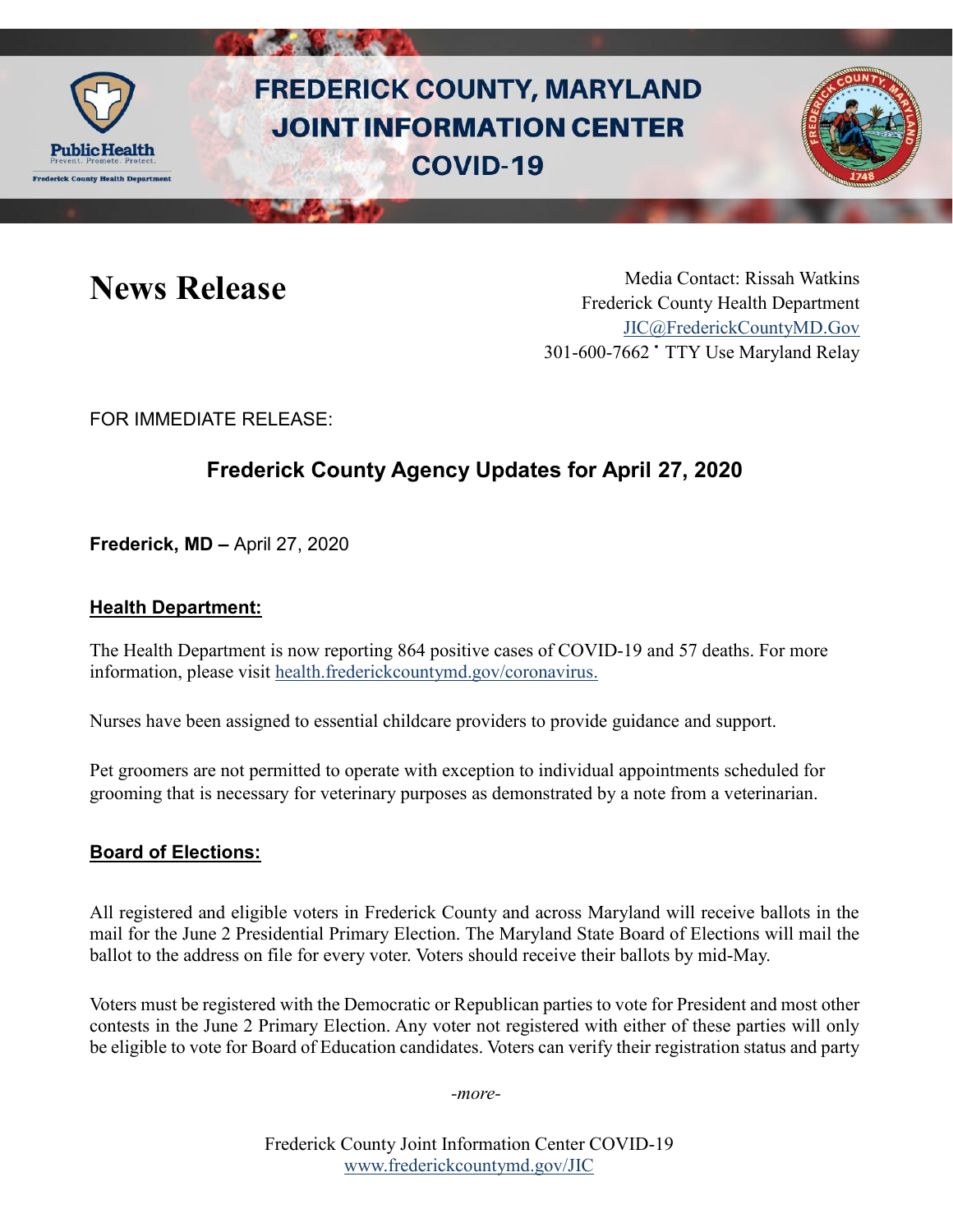

#### **Page 2/JIC**

registration at [https://voterservices.elections.maryland.gov/VoterSearch.](https://voterservices.elections.maryland.gov/VoterSearch) The deadline to update party affiliation, address or to register to vote is Wednesday May 27.

The primary election, originally scheduled for April, was postponed until June 2 because of the COVID-19 coronavirus. Maryland Gov. Larry Hogan declared a State of Emergency on March 5. Public gatherings of 10 or more people are prohibited, therefore in-person voting must be limited. On March 17, the Governor issued a proclamation delaying the presidential primary election until June 2, 2020. The delay provided the State additional time to respond to the COVID-19 pandemic and allowed the State Board of Elections to work with local boards of elections and election workers to implement public health safeguards for the primary election.

#### IMPORTANT INFORMATION FOR FREDERICK COUNTY VOTERS:

Requests can be submitted to have your ballot be delivered to you electronically or to have your ballot mailed to a different address. You can submit a request online or via paper form. If you use a paper form, read the instructions, enter the required information, print the form, sign it, and return it to your local board of elections. You can return it by mail, fax, or email (scanned as an attachment).

- Online if you have a Maryland's driver's license or MVA-issued ID card <https://voterservices.elections.maryland.gov/OnlineVoterRegistration/InstructionsStep1>
- Absentee ballot application for 2020 elections (PDF) [https://elections.maryland.gov/voting/documents/Special\\_Election\\_Absentee\\_Application.pdf](https://elections.maryland.gov/voting/documents/Special_Election_Absentee_Application.pdf)

You can return your ballot as soon as you have marked your votes. All voted ballots must be postmarked by Election Day, June 2, 2020. The return envelope for the voted ballot will have prepaid postage so it can be mailed.

You may also return your voted ballot at any of three drop-off locations from May 21, 2020 through June 2, 2020. Ballots may be placed in the drop boxes until 8:00 pm on June 2, 2020. The three locations are listed below. More details regarding the hours of operation of the drop boxes will be available soon.

- Frederick County Board of Elections 340A Montevue Lane, Frederick, Maryland 21702
- William R. Talley Recreation Center 121 N Bentz St, Frederick, MD 21701
- Urbana Regional Library 9020 Amelung Street, Frederick, Maryland 21704

*-more-*